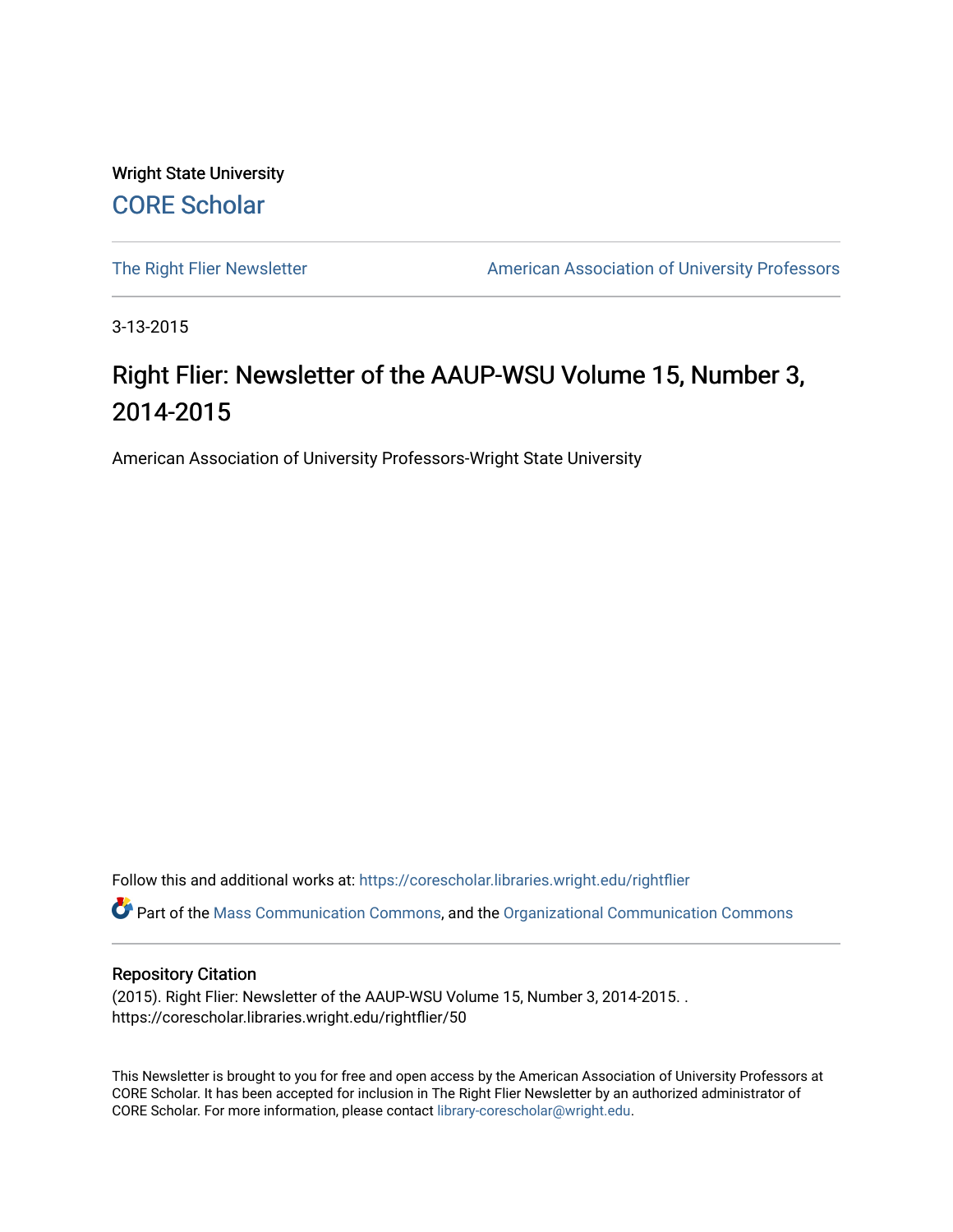# **The Right Flier**

# **The Newsletter of AAUP-WSU**

**Volume 15, Number 3 2014-2015** 

 **Editors: Marty Kich and Linda Farmer**

# **Statements of Candidates The Executive Committee For Positions on**

## **At-Large NTE Representative**

#### **J. Michael Bernstein**

 I am currently a Lecturer for the Raj Soin College of Business having served as a member of the faculty for over ten years. During this time period I also served as Assistant Dean for the College. I hold a Bachelor's Degree in Psychology and a Juris Doctor from Ohio Northern University. Prior to coming to WSU I was in private practice, served as a Magistrate-Judge for the United States District Court, Northern District of Ohio, Western Division and as a Magistrate for The Mercer County Common Pleas Court.

 I feel that my background, education, and experience would be a benefit to serving on the Executive Committee especially as I now teach Business Law and our required course for management and human resource majors in employment law. This presents me with the unusual opportunity to have the skill in understanding and implementing the requirements of employment law as it pertains to our continued work with WSU in maintaining the highest standards of professionalism for members of AAUP-WSU.

 Since stepping down as assistant dean I am also a member of the University Undergraduate Programs Committee, appointed to represent the faculty on the Faculty Governance Committee and serve as a member of the recently created University Pre-Requisite Checking Committee. In addition, I have been appointed by Dr. Fichtenbaum as a member of the National AAUP Accreditation Committee.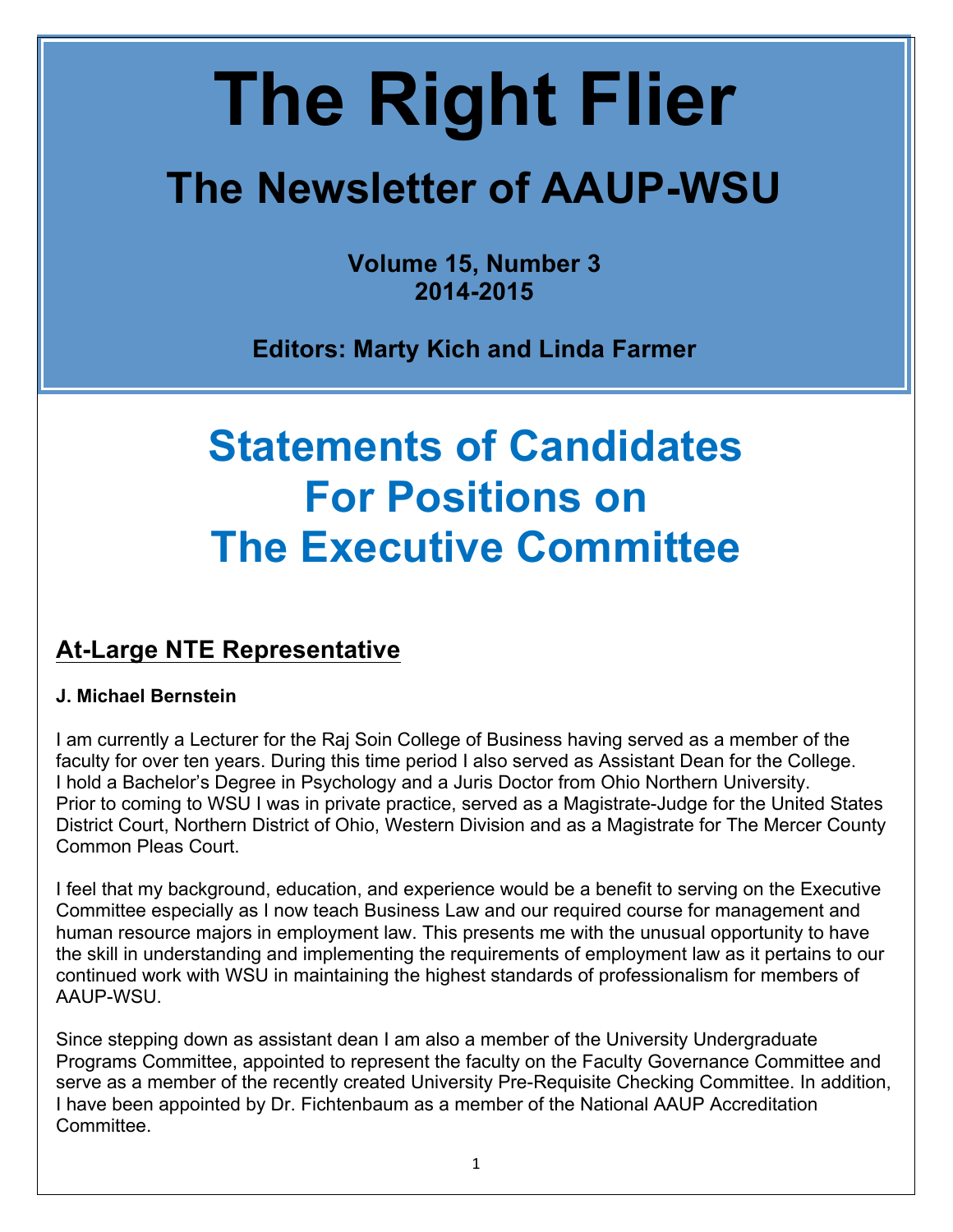I strongly support the recent statement of our President, Dr. Mary Kich when it comes to addressing the serious problems that have been created by the huge increases in adjunct faculty as a problem that must be addressed as we move forward to improve Wright State University.

#### **Burhan Kawosa**

 Burhan Kawosa is a Lecturer of Finance in the Raj Soin College of Business at Wright State University. He was awarded the "Outstanding Teacher Award for Finance and Financial Services" in 2005, 2006 and 2007 and also received the "President's Award for Excellence in Teaching: Outstanding Instructor" award for 2007.

 He earned his MBA from Wright State University with concentration in Finance where he was awarded the "Outstanding MBA Graduate in Finance."

 He has been at Wright State first as a student and then faculty for more than a decade and understands the importance of the role that faculty play in the success of the university. For the university to succeed in its mission, the rights of faculty must be respected and with faculty development is a prerequisite for student development.

# **At-Large TET Representative**

#### **Mel Goldfinger**

#### **Dan Slilaty**

 Daniel Slilaty came to Wright State in 2001 and is currently a professor in the department of mathematics and statistics. Dan is an active and dedicated researcher in the field of combinatorics with a respectable record of securing external grant funding. He has a firm belief in the importance of academic freedom, shared government, the preservation of tenure, and the collectivization of university faculty.

#### **Rebecca Teed**

 I am an associate professor of Earth and Environmental Sciences at Wright State University. I received my Ph.D. in Ecology, Evolution, and Behavior 1999 from the University of Minnesota. Before I came to Wright State University in 2004, I taught U.S. troops overseas with the University of Maryland's European Division. My research involves investigating past climate change using microfossils preserved in lake sediment. I've been getting papers published and had several students present at national meetings. The AAUP is one of the principal reasons I've been able to do that; they helped me fight for lab space and negotiated for faculty professional-development funds in the CBA. Most of the classes I teach are geology courses for our education majors, so I'm also studying effective techniques for cooperative learning and whether student-centered classrooms increase content mastery. Currently, I serve as an associate editor for the Journal of Geoscience Education.

 The issues that the union is addressing are obstacles to our work, both at the national and institutional level. We're fighting to be allowed to do our jobs: teaching students university-level content and modern job skills in the classroom, and engaging them in research, creative work, and community service. We need printers, academic freedom, reasonable wages, and decent benefits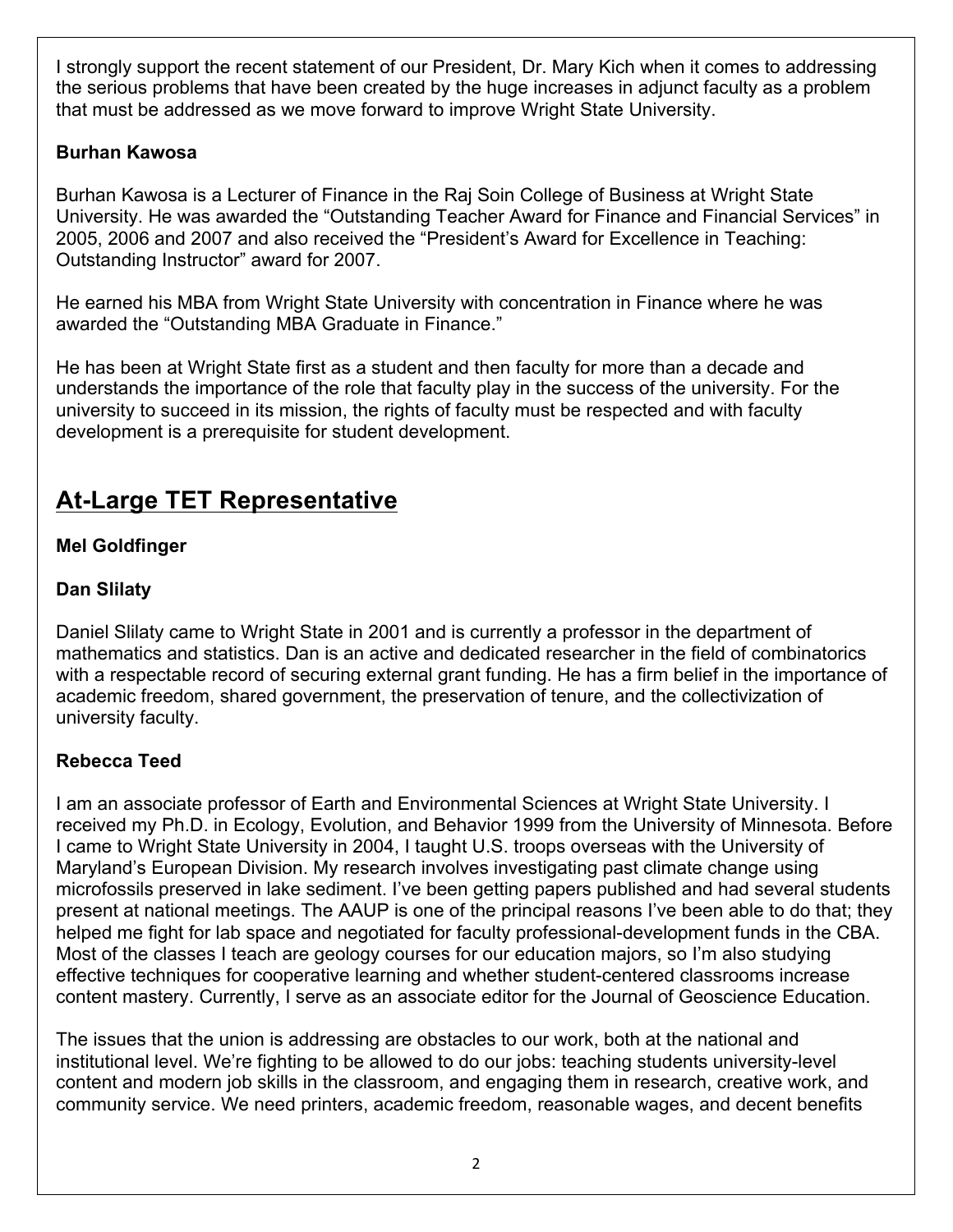(among other things) in order to do our jobs effectively. Since the AAUP has contributed to my success, I'm hoping to get involved and to help others.

# **Communication Officer**

#### **Kevin Duffy**

 I am an Associate Professor of MIS in the Raj Soin College of Business at Wright State University. I joined the faculty at Wright State in September 2004; I'm now completing my 11<sup>th</sup> year here. Since joining the faculty, I have taught courses at the undergraduate level in Information Systems Analysis and Design, Database Management Systems for Business, and Information Systems Project Management, and at the MBA level in Information Technology and Business Transformation. I also teach courses (e-commerce and technology enabled business, and business process management) at the graduate level in the MIS degree program. I completed my doctoral studies in Management Information Systems at the Florida State University. Prior to this, I completed a BA degree from Eckerd College in Literature in 1978, and an MA degree in Literature from the University of Pittsburgh in 1982. I earned an MSIS from the University of Pittsburgh in 1992.

#### **Geoffrey Owens**

 Geoffrey Owens received his Ph.D. in anthropology at the University of Wisconsin-Madison. He has taught over 10 different course offerings at Wright State University, many of which were innovative upper level courses never previously offered. He also was recipient of the 2010 CTL's award for Faculty Development, and the 2011 General Education Excellence in Teaching Award. He served briefly as the coordinator for Area Two of the General Education program and was co-chair of the Department Committee for the Conversion to Semesters. He has supervised independent studies for numerous graduate and undergraduate students as well. He feels that the position as Communication Officer for the AAUP presents an opportunity to further his previous work in faculty and curriculum development, thereby creating a work climate conducive to effective higher learning.

 In 2010 he was recipient of a Wenner-Gren Foundation Post-Ph.D. Research Grant to continue his research in Dar es Salaam, Tanzania. The results of this research has been disseminated through numerous professional presentations, such as at the meetings of the American Anthropological Association, the Semiotic Society of America, *A Suburban Revolution*? conference sponsored by York University in Toronto, and through a seminar at the Centre for African Studies at the University of Edinburgh. In addition to conference presentations, he has published in peer-reviewed journals  such as *Africa*, *Ethnohistory* and the *Journal of Anthropological Research*. He has additional publications in preparation. These presentations and publications focus on his areas of expertise in urban farming, the ethnohistory of precolonial Tanzania, urbanization and peri-urban growth.

#### **Stephanie Triplett**

 My name is Stephanie Triplett and I am a Clinical Instructor in CONH. Before joining the WSU faculty, I worked as a nurse and a hospital administrator in the local community. I continue to remain active with professional organizations to ensure that nursing graduates successfully enter the dynamic healthcare workforce.

 I have been a passionate member of AAUP-WSU since I was first eligible in 2013. While many NTE's in the CONH were skeptical about the possibility of unionization, I quickly saw the importance of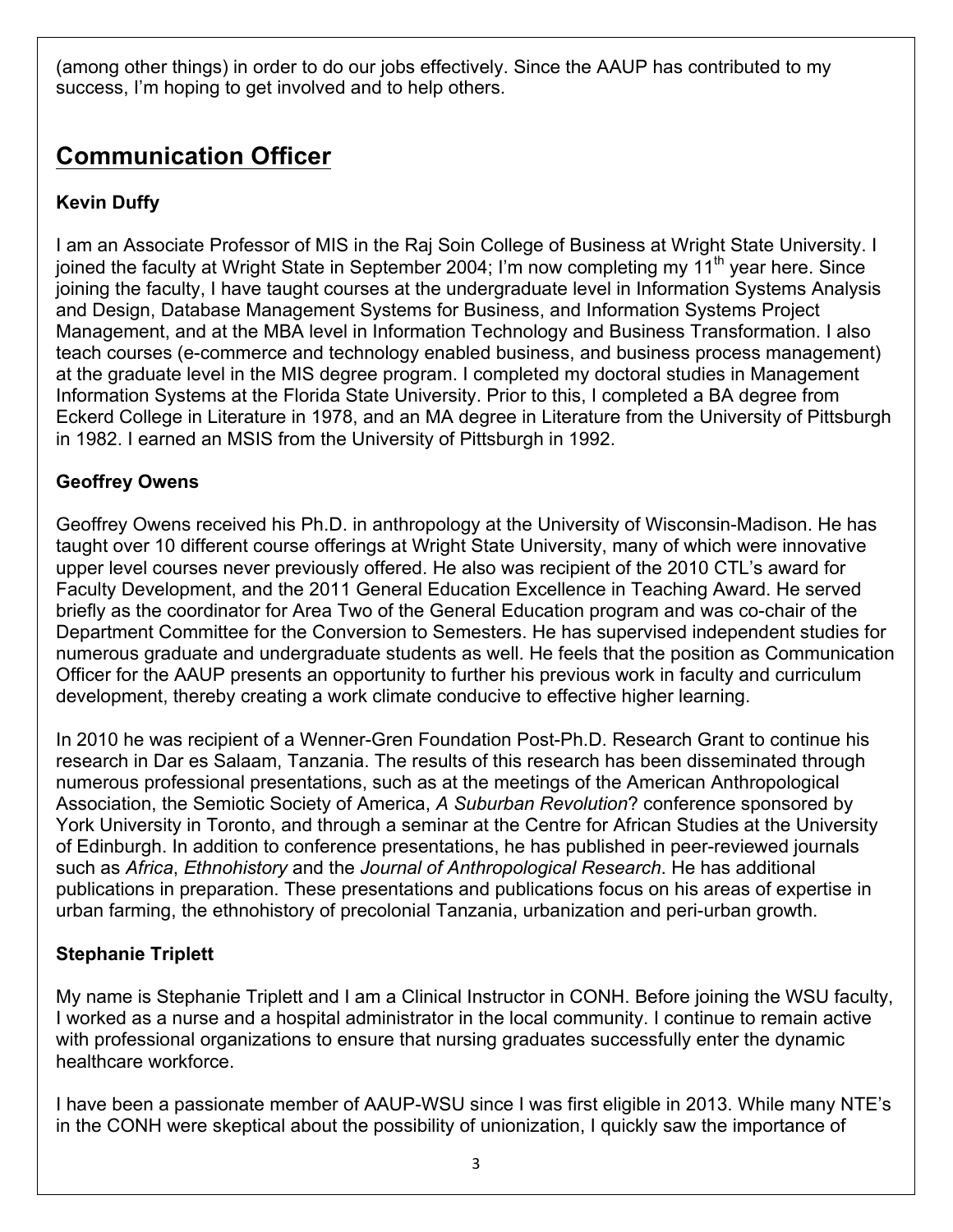faculty having a voice in deciding how we go about our business of teaching, scholarship, and service. Thankfully, I was able to recruit other faculty to this point of view, and the NTE elections were successful.

 I have been fortunate to have opportunities to work with the AAUP leadership to improve the working conditions for our faculty. I am the CONH-NTE Chapter Council Representative and served on the 2014-2017 NTE-TET Negotiating Team. These experiences have led me to tremendous respect for the dedication and expertise of our Executive Committee. Jim Vance has set the bar high for the level of detail and transparency that our members expect. I plan to work with members to ensure that they are getting the information they need in the format and delivery method that works best for them.

 I am looking forward to this excitingly opportunity to serve AAUP-WSU as the Communication Officer. I appreciate your support and your vote.

### **Secretary**

#### **Gretchen McNamera**

 I am a Lecturer in the School of Music and in my eighth year of teaching here at Wright State. I have spent one year (2013-14) on the Executive Committee as the first NTE representative after initially unionizing. During that time I became familiar with the 'system' so to speak and am constantly intrigued by what it takes to make a difference. I was also able to travel to the AAUP Summer Institute where I learned more about contract writing, due process, and the like. I am running for Secretary to stay in the loop, if you will, and to continue to learn and grow as a faculty member. I am keenly interested in equity and understanding how to go about effective change that supports a positive learning environment for our students and a positive teaching environment for our faculty. My hope would be that, as Secretary, I will support the work of the AAUP, develop a deeper understanding of the contract by which I am working under, maintain excellent meeting minutes, be an advocate for AAUP-WSU, support increases in membership, and establish great relationships with others who have similar interests.

#### **Treasurer**

#### **Tom Rooney**

 I would be honored to serve as our chapter's treasurer. I have been a faculty member in Biological Sciences since 2006. Prior to Wright State, I was steward for the Teaching Assistants Association (American Federation of Teachers Local 3220) at the University of Wisconsin, where I maintained 100% membership levels in my unit for several consecutive years. As a member of the AAUP Executive Committee, I will provide leadership on issues of academic freedom and shared governance. As treasurer, my highest priority will be to ensure that our budgets are sound, transparent, and reflect our member needs.